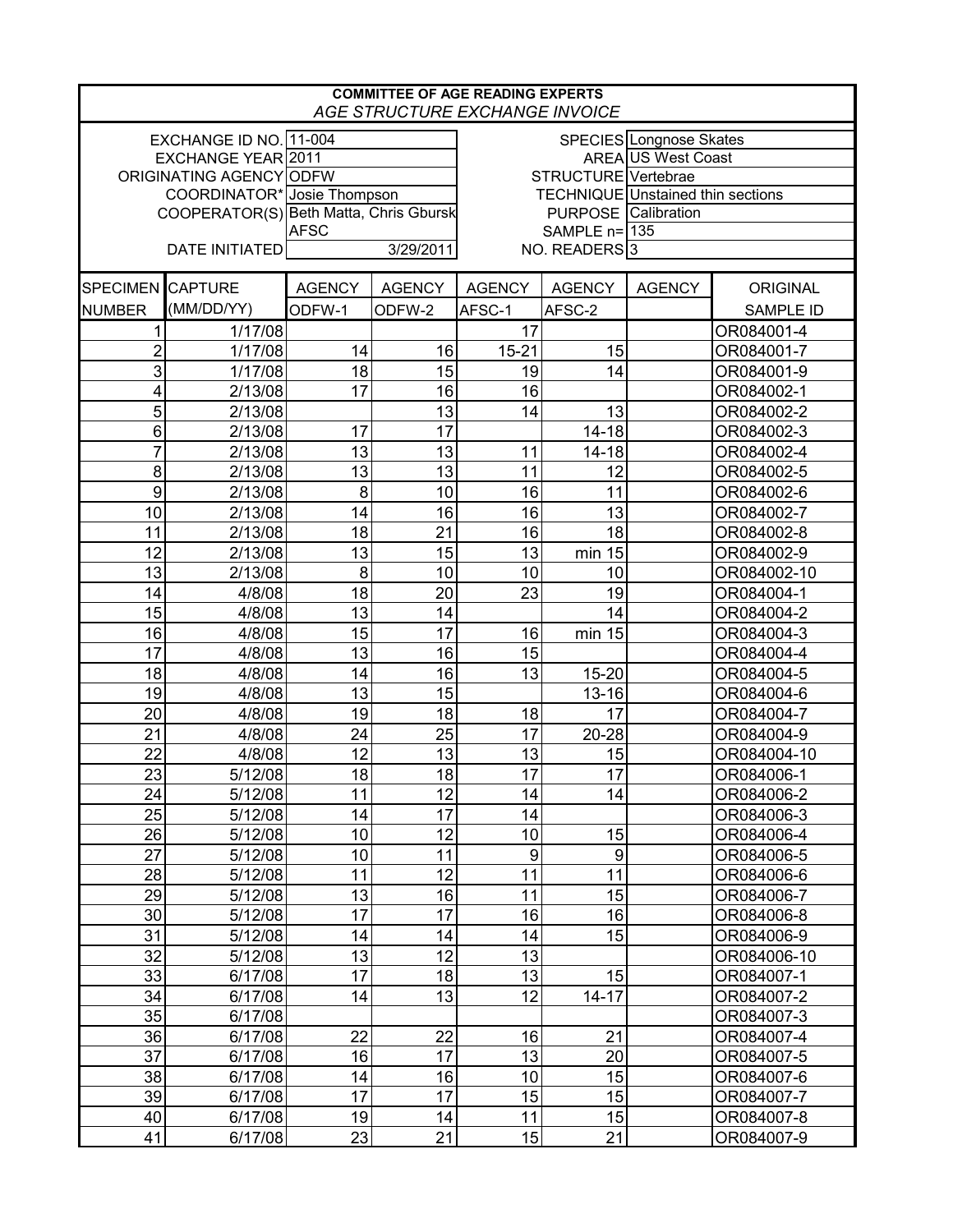| 22<br>17<br>18<br>13<br>43<br>7/13/08<br>OR084010-1<br>15<br>15<br>10<br>21<br>44<br>7/13/08<br>OR084010-2<br>15<br>45<br>14<br>12<br>16<br>7/13/08<br>OR084010-3 |  |
|-------------------------------------------------------------------------------------------------------------------------------------------------------------------|--|
|                                                                                                                                                                   |  |
|                                                                                                                                                                   |  |
|                                                                                                                                                                   |  |
| 19<br>22<br>13<br>46<br>7/13/08<br>OR084010-4                                                                                                                     |  |
| 47<br>18<br>12<br>7/13/08<br>18<br>17<br>OR084010-5                                                                                                               |  |
| 10<br>48<br>9<br>10<br>10<br>7/13/08<br>OR084010-6                                                                                                                |  |
| 49<br>17<br>24<br>12<br>19-22<br>7/13/08<br>OR084010-7                                                                                                            |  |
| 12<br>17<br>50<br>10<br>18<br>7/13/08<br>OR084010-8                                                                                                               |  |
| 51<br>13<br>15<br>$\overline{7}$<br>$12 - 17$<br>7/13/08<br>OR084010-9                                                                                            |  |
| 52<br>15<br>17<br>13<br>7/13/08<br>16<br>OR084010-10                                                                                                              |  |
| 53<br>12<br>9<br>10<br>15<br>8/11/08<br>OR084012-1                                                                                                                |  |
| 54<br>14<br>20<br>14<br>18<br>8/11/08<br>OR084012-2                                                                                                               |  |
| 55<br>$9 - 12$<br>8/11/08<br>OR084012-3                                                                                                                           |  |
| 56<br>13<br>13<br>10<br>12<br>8/11/08<br>OR084012-4                                                                                                               |  |
| 57<br>12<br>13<br>12<br>11<br>8/11/08<br>OR084012-5                                                                                                               |  |
| 58<br>8/11/08<br>OR084012-6                                                                                                                                       |  |
| 9<br>$\boldsymbol{9}$<br>59<br>8/11/08<br>10<br>10<br>OR084012-7                                                                                                  |  |
| 9<br>10<br>11<br>12<br>60<br>8/11/08<br>OR084012-8                                                                                                                |  |
| 8<br>61<br>12<br>8/11/08<br>11<br>10<br>OR084012-9                                                                                                                |  |
| $\overline{9}$<br>62<br>11<br>11<br>11<br>8/11/08<br>OR084012-10                                                                                                  |  |
| 12<br>10<br>63<br>9/5/08<br>11<br>10<br>OR084014-1                                                                                                                |  |
| 12<br>19<br>64<br>9/5/08<br>14<br>16<br>OR084014-2                                                                                                                |  |
| 13<br>9<br>65<br>13<br>18<br>9/5/08<br>OR084014-3                                                                                                                 |  |
| 66<br>13<br>12<br>10<br>11<br>9/5/08<br>OR084014-4                                                                                                                |  |
| 67<br>13<br>15<br>10<br>15<br>9/5/08<br>OR084014-5                                                                                                                |  |
| 15<br>13<br>68<br>11<br>9/5/08<br>14<br>OR084014-6                                                                                                                |  |
| 13<br>69<br>9/5/08<br>14<br>11<br>14<br>OR084014-7                                                                                                                |  |
| $\boldsymbol{9}$<br>70<br>$\boldsymbol{9}$<br>$\overline{7}$<br>9/5/08<br>10<br>OR084014-8                                                                        |  |
| 13<br>9<br>71<br>13<br>9/5/08<br>14<br>OR084014-9                                                                                                                 |  |
| 10<br>13<br>72<br>14<br>14<br>9/5/08<br>OR084014-10                                                                                                               |  |
| 73<br>12<br>16<br>12<br>$15 - 20$<br>9/12/08<br>OR084016-1                                                                                                        |  |
| 11<br>74<br>9/12/08<br>14<br>14<br>14<br>OR084016-2                                                                                                               |  |
| 25<br>75<br>24<br>16<br>18-22<br>OR084016-4<br>9/12/08                                                                                                            |  |
| 76<br>18<br>20<br>12<br>9/12/08<br>19<br>OR084016-5                                                                                                               |  |
| 77<br>15<br>9/12/08<br>14<br>11<br>OR084016-6                                                                                                                     |  |
| 78<br>21<br>22<br>11<br>$20 - 25$<br>10/15/08<br>OR084019-1                                                                                                       |  |
| 79<br>17<br>18<br>11<br>10/15/08<br>$17 - 21$<br>OR084019-2                                                                                                       |  |
| 22<br>21<br>80<br>10/15/08<br>16<br>21<br>OR084019-3                                                                                                              |  |
| 17<br>17<br>15<br>81<br>10/15/08<br>OR084019-4                                                                                                                    |  |
| 82<br>20<br>21<br>12<br>10/15/08<br>20-25<br>OR084019-5                                                                                                           |  |
| 12<br>83<br>13<br>$\boldsymbol{9}$<br>13<br>10/15/08<br>OR084019-6                                                                                                |  |
| 22<br>10<br>84<br>10/15/08<br>OR084019-7                                                                                                                          |  |
| 85<br>21<br>21<br>13<br>10/15/08<br>min 15<br>OR084019-9                                                                                                          |  |
| 86<br>22<br>19<br>13<br>2/25/08<br>OR084029-1                                                                                                                     |  |
| 17<br>87<br>10<br>2/25/08<br>OR084029-2                                                                                                                           |  |
| 15<br>88<br>2/25/08<br>14<br>10<br>OR084029-4                                                                                                                     |  |
| 19<br>19<br>16<br>89<br>2/25/08<br>11<br>OR084029-5                                                                                                               |  |
| 17<br>15<br>12<br>15<br>90<br>2/25/08<br>OR084029-6                                                                                                               |  |
| 91<br>$\boldsymbol{9}$<br>10<br>$\boldsymbol{9}$<br>9<br>2/25/08<br>OR084029-7                                                                                    |  |
| 18<br>20<br>11<br>min 17<br>92<br>2/25/08<br>OR084029-9                                                                                                           |  |
| 22<br>93<br>24<br>18<br>24<br>2/25/08<br>OR084029-10                                                                                                              |  |